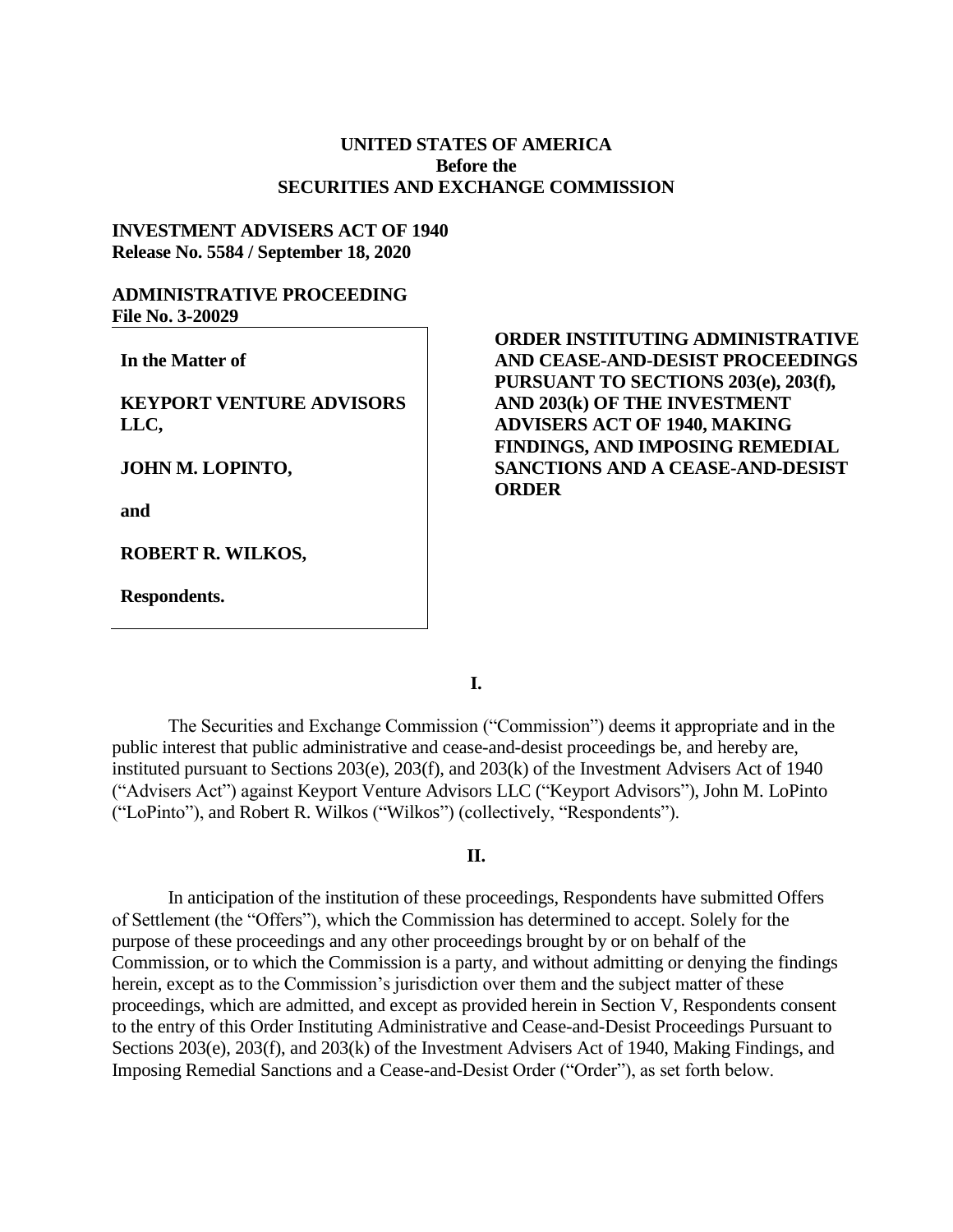On the basis of this Order and Respondents' Offers, the Commission finds<sup>1</sup> that

### **Summary**

1. These proceedings concern disclosure violations by unregistered investment adviser Keyport Advisors and its two principals, LoPinto and Wilkos, while selling interests to individual retail investors in Keyport Venture Partners LLC Fund ("Keyport Fund"), a pooled investment vehicle that sought to invest in shares and interests of pre-IPO companies. From October 2019 through July 2020 (the "relevant time period"), Respondents raised over \$1.5 million from individual investors and successfully made investments in pre-IPO companies for various series in the Keyport Fund. A few months after the fund's inception, LoPinto and Wilkos misrepresented to potential investors that one particular new series of the fund already held shares of its intended investment, a pre-IPO online rental marketplace ("Company A"). In reality, Respondents knew they were having difficulty locating shares of Company A for the new series, and they were not able to secure an offer until July 2020, several months after investors had invested \$198,000 in the new series. As a result of the conduct described above, Respondents violated Section 206(4) of the Advisers Act and Rule 206(4)-8 thereunder.

## **Respondents**

2. **Keyport Venture Advisors LLC**, a Delaware limited liability company based in New Jersey, is not registered with the Commission in any capacity. LoPinto and Wilkos each own 50 percent of Keyport Advisors, which is entirely controlled by them. Keyport Advisors provides investment management services to the Keyport Fund and is compensated by a due diligence fee of one-to-five percent of the investors' capital contributions, as well as a management fee and expense fee totaling three percent of the capital contributions.

3. **John M. LoPinto**, 42, resides in Staten Island, New York. LoPinto is a co-founder and current partner of Keyport Advisors.

4. **Robert R. Wilkos**, 52, resides in Holmdel, New Jersey. Wilkos is a co-founder and current partner of Keyport Advisors.

## **Other Relevant Entities**

5. **Keyport Venture Partners LLC**, is a Delaware limited liability corporation and private equity investment fund that was formed in 2019 and has over \$1 million in invested capital. The Keyport Fund's operating agreement provides that Keyport Advisors is responsible for the management, control, operation, and investment decisions of the Keyport Fund.

 $\overline{a}$ 

<sup>1</sup> The findings herein are made pursuant to Respondents' Offers of Settlement and are not binding on any other person or entity in this or any other proceeding.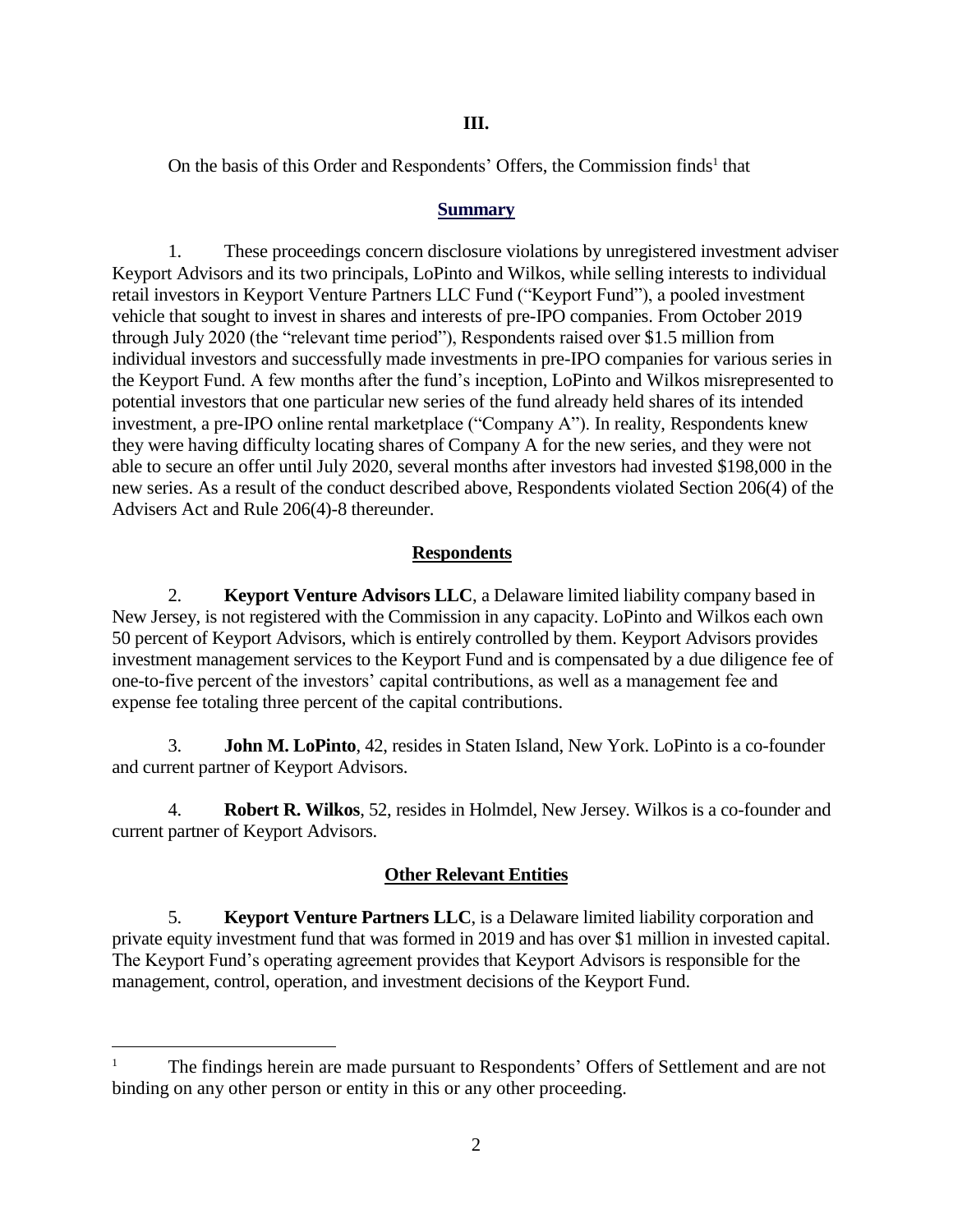# **Background**

6. Beginning in October 2019, LoPinto and Wilkos founded the Keyport Fund to invest in the shares of pre-IPO companies. They also established, as equal 50 percent owners, Keyport Advisors to manage the fund and to identify, secure, and direct pre-IPO investments in the Keyport Fund. Keyport Advisors solicited investors under its own name as well as the name "Pre-IPO Depot." The fund's operating agreement empowered Keyport Advisors to establish distinct series focused on specific pre-IPO companies. For those services, Keyport Advisors was entitled under the operating agreement to a due diligence fee of one-to-five percent of the investors' capital contributions, as well as a management fee and expense fee totaling three percent of the capital contributions.

7. In accordance with the fund's operating agreement, between October 2019 and December 2019, LoPinto and Wilkos obtained investments from individual retail investors for two series dedicated to a pre-IPO technology company and a pre-IPO food company, respectively. LoPinto and Wilkos sent those investors a private placement memorandum that explained the structure of the Keyport Fund and the various fees, as well as an addendum identifying the particular pre-IPO company that was the focus of the series. Around the same time or shortly thereafter, they also successfully secured shares and interests in those two pre-IPO companies through certain online trading platforms.

8. In December 2019, LoPinto and Wilkos established a third series of the Keyport Fund dedicated to Company A. LoPinto tried to obtain Company A shares from the same online trading platform that he had used before, but he was unable to find shares for sale at that time. Nevertheless, LoPinto and Wilkos misrepresented to potential investors that the Company A series of the fund already held shares of Company A. Based on those misrepresentations, three individual investors contributed capital totaling \$198,000 to the Company A series.

9. In reality, Respondents knew they were having difficulty locating shares of Company A for the new series, and they were not able to secure an offer until July 2020, about seven months later. During those months, they did not correct the previous misstatements to investors that the Keyport Fund already owned Company A shares.

10. Ultimately, those investors' capital contributions were tied up in the empty Company A series of the Keyport Fund for several months. In addition, in March 2020, Respondents took all fees, including the due diligence fee, management fee, and expense fee, associated with the series.

# **Violations**

11. As a result of the conduct described above, Respondents willfully<sup>2</sup> violated Section 206(4) of the Advisers Act and Rule 206(4)-8 promulgated thereunder, which makes it unlawful

 $\overline{a}$ 

<sup>&</sup>lt;sup>2</sup> "Willfully," for purposes of imposing relief under Sections 203(e) and 203(f) of the Advisers Act, "'means no more than that the person charged with the duty knows what he is doing.'" *Wonsover v. SEC*, 205 F.3d 408, 414 (D.C. Cir. 2000) (quoting *Hughes v. SEC*, 174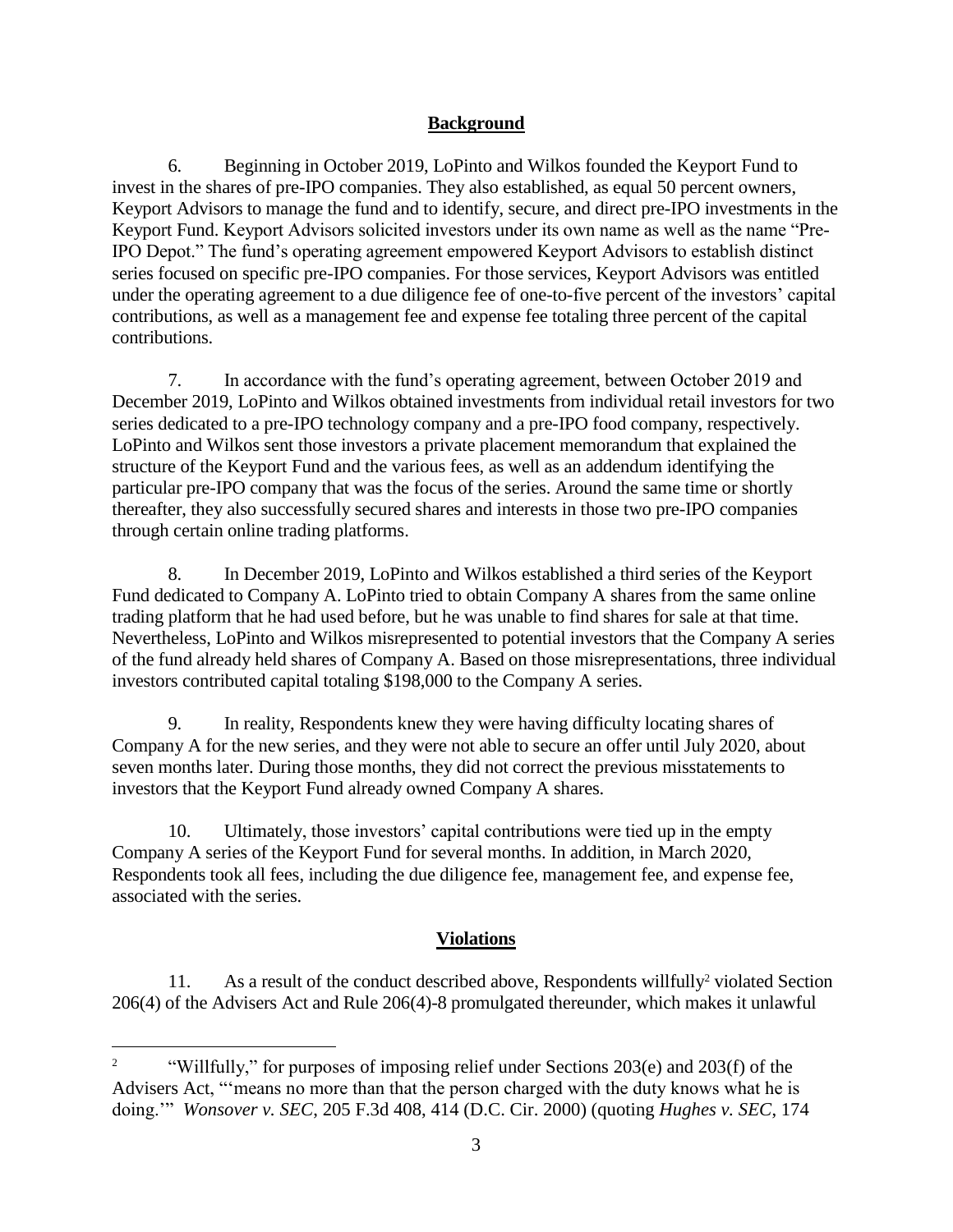for any investment adviser to a pooled investment vehicle to "[m]ake any untrue statement of a material fact or to omit to state a material fact necessary to make the statements made, in the light of the circumstances under which they were made, not misleading, to any investor or prospective investor in the pooled investment vehicle" or "engage in any act, practice, or course of business that is fraudulent, deceptive, or manipulative with respect to any investor or prospective investor in the pooled investment vehicle." A showing of negligence is sufficient to establish a violation of Section 206(4) of the Advisers Act or Rule 206(4)-8 thereunder. *SEC v. Steadman*, 967 F.2d 636, 647 (D.C. Cir. 1992).

#### **Respondents' Remedial Efforts**

In determining to accept the Offers, the Commission considered remedial acts promptly undertaken by Respondents and cooperation afforded the Commission staff*.* Among other things, Respondents have returned all funds, including all fees paid to Keyport Advisors, to investors in the Company A series.

#### **IV.**

In view of the foregoing, the Commission deems it appropriate, in the public interest to impose the sanctions agreed to in Respondents' Offers.

Accordingly, pursuant to Sections 203(e), 203(f), and 203(k) of the Advisers Act, it is hereby ORDERED that:

A. Keyport Advisors, LoPinto, and Wilkos cease and desist from committing or causing any violations and any future violations of Section 206(4) of the Advisers Act and Rule 206(4)-8 promulgated thereunder.

B. Keyport Advisors, LoPinto, and Wilkos are censured.

 $\overline{a}$ 

C. LoPinto shall, within 10 days of the entry of this Order, pay a civil money penalty in the amount of \$40,000 to the Securities and Exchange Commission for transfer to the general fund of the United States Treasury, subject to Exchange Act Section 21F(g)(3). If timely payment is not made, additional interest shall accrue pursuant to 31 U.S.C. §3717.

D. Wilkos shall, within 10 days of the entry of this Order, pay a civil money penalty in the amount of \$40,000 to the Securities and Exchange Commission for transfer to the general fund

F.2d 969, 977 (D.C. Cir. 1949)). There is no requirement that the actor "also be aware that he is violating one of the Rules or Acts." *Tager v. SEC*, 344 F.2d 5, 8 (2d Cir. 1965). The decision in *The Robare Group, Ltd. v. SEC*, which construed the term "willfully" for purposes of a differently structured statutory provision, does not alter that standard. 922 F.3d 468, 478-79 (D.C. Cir. 2019) (setting forth the showing required to establish that a person has "willfully omit[ted]" material information from a required disclosure in violation of Section 207 of the Advisers Act).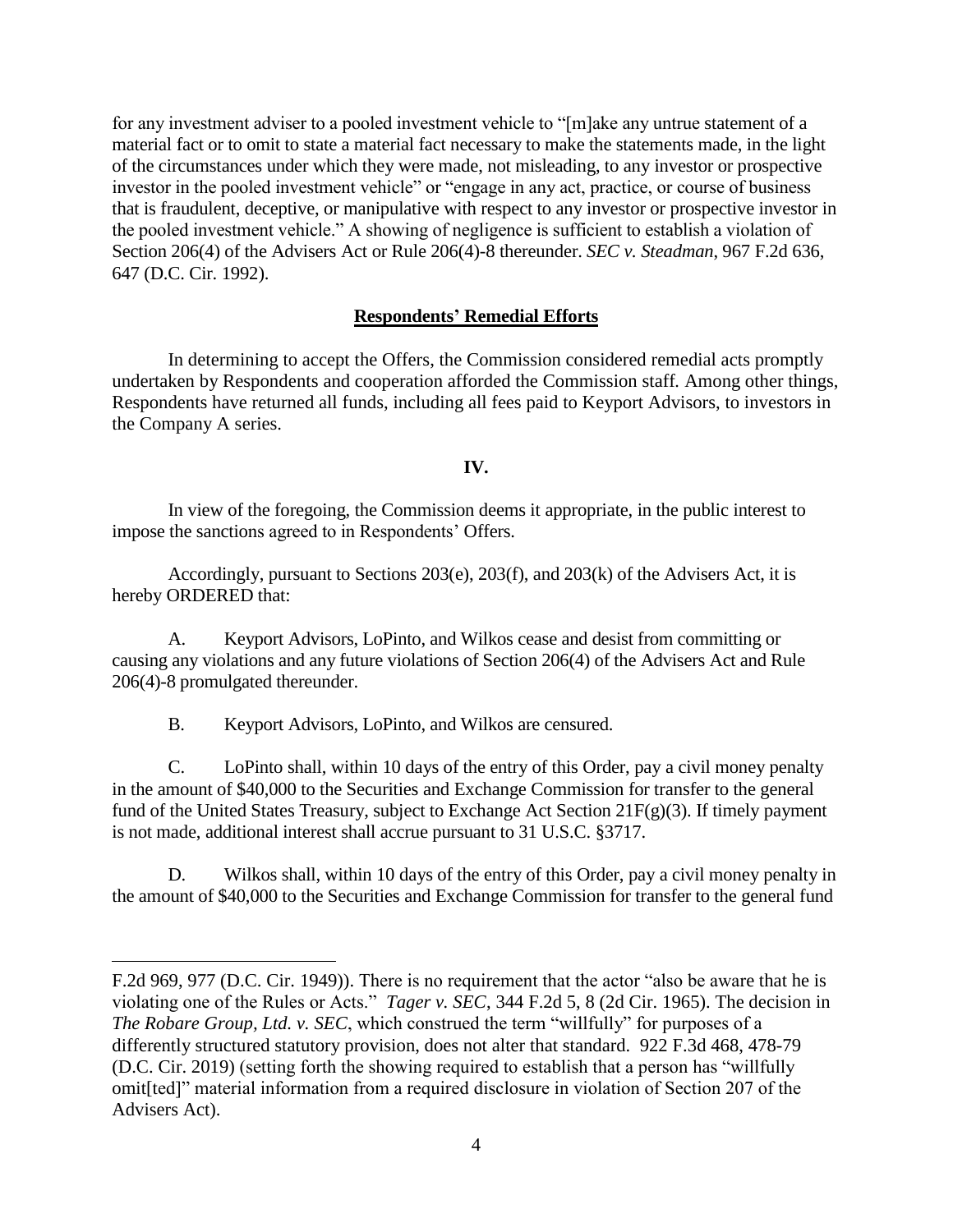of the United States Treasury, subject to Exchange Act Section  $21F(g)(3)$ . If timely payment is not made, additional interest shall accrue pursuant to 31 U.S.C. §3717.

Payment must be made in one of the following ways:

- (1) Respondents may transmit payment electronically to the Commission, which will provide detailed ACH transfer/Fedwire instructions upon request;
- (2) Respondents may make direct payment from a bank account via Pay.gov through the SEC website at [http://www.sec.gov/about/offices/ofm.htm;](http://www.sec.gov/about/offices/ofm.htm) or
- (3) Respondents may pay by certified check, bank cashier's check, or United States postal money order, made payable to the Securities and Exchange Commission and hand-delivered or mailed to:

Enterprise Services Center Accounts Receivable Branch HQ Bldg., Room 181, AMZ-341 6500 South MacArthur Boulevard Oklahoma City, OK 73169

Payments by check or money order must be accompanied by a cover letter identifying Keyport Advisors, LoPinto, and Wilkos as Respondents in these proceedings, and the file number of these proceedings; a copy of the cover letter and check or money order must be sent to Monique C. Winkler, Associate Director, Division of Enforcement, Securities and Exchange Commission, San Francisco Regional Office, 44 Montgomery Street, Suite 2800, San Francisco, California 94104.

E. Amounts ordered to be paid as civil money penalties pursuant to this Order shall be treated as penalties paid to the government for all purposes, including all tax purposes. To preserve the deterrent effect of the civil penalty, Respondents agree that in any Related Investor Action, they shall not argue that they are entitled to, nor shall they benefit by, offset or reduction of any award of compensatory damages by the amount of any part of Respondents' payment of a civil penalty in this action ("Penalty Offset"). If the court in any Related Investor Action grants such a Penalty Offset, Respondents agree that they shall, within 30 days after entry of a final order granting the Penalty Offset, notify the Commission's counsel in this action and pay the amount of the Penalty Offset to the Securities and Exchange Commission. Such a payment shall not be deemed an additional civil penalty and shall not be deemed to change the amount of the civil penalty imposed in this proceeding. For purposes of this paragraph, a "Related Investor Action" means a private damages action brought against Respondents by or on behalf of one or more investors based on substantially the same facts as alleged in the Order instituted by the Commission in this proceeding.